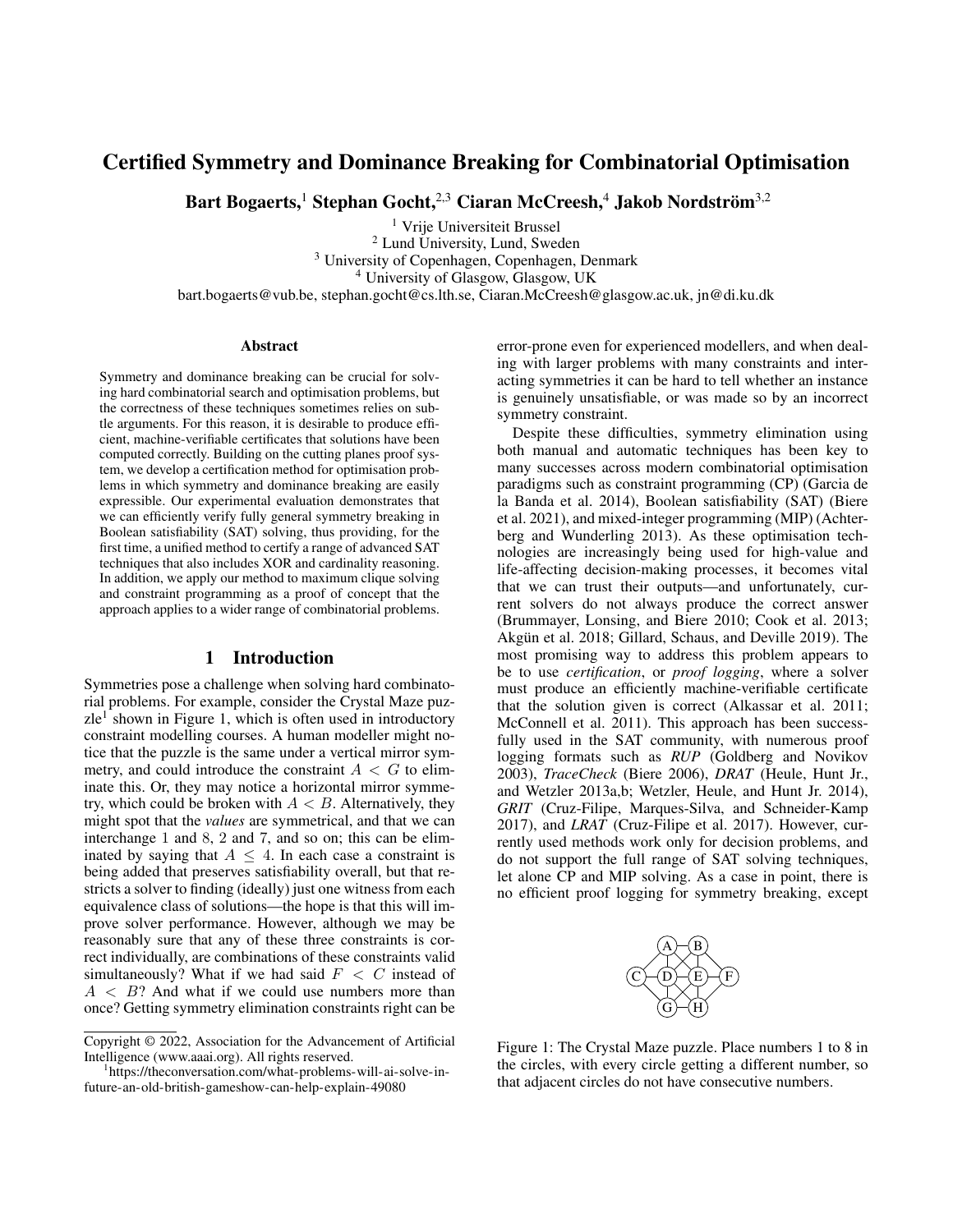for limited cases with small symmetries which can interact only in simple ways (Heule, Hunt Jr., and Wetzler 2015). Tchinda and Djamégni (2020) recently proposed a proof logging method *DSRUP* for symmetric learning of variants of derived clauses, but this format does not support symmetry breaking (in the sense just discussed) and is also inherently unable to support pre- and inprocessing techniques, which are crucial in state-of-the-art SAT solvers.

In this work, we develop a proof logging method for *optimisation* problems, where we are given a formula  $F$  and an objective function f, that can deal with *dominance*, a generalization of symmetry. Dominance breaking starts from the observation that we can strengthen  $F$  by imposing a constraint  $C$  if every solution of  $F$  that does not satisfy  $C$ is dominated by another solution of  $F$ . This technique is used in many fields of combinatorial optimisation (Walsh 2006, 2012; Gent, Petrie, and Puget 2006; McCreesh and Prosser 2016; Jouglet and Carlier 2011; Gebser, Kaminski, and Schaub 2011; Bulhões, Sadykov, and Uchoa 2018; Hoogeboom et al. 2020; Baptiste and Pape 1997; Demeulemeester and Herroelen 2002). The core idea of our method is to present an *explicit construction* of the dominating solution, so that a verifier can check that this construction strictly improves the objective value and preserves satisfaction of F. This constructed solution might itself be dominated, and hence not satisfy  $C$ , but since the objective value decreases with every application, the process must eventually terminate. Importantly, verification does not require construction of an assignment satisfying  $C$ , and can be performed efficiently even when multiple constraints are to be added; this resolves a practical issue with earlier approaches like (Heule, Hunt Jr., and Wetzler 2015), which struggle with large or overlapping symmetries. Following preliminaries in Section 2, we describe this method in full detail in Section 3.

We have developed a proof format and verifier on top of *VeriPB* (Elffers et al. 2020; Gocht and Nordström 2021; Gocht, McCreesh, and Nordström 2020; Gocht et al. 2020). The pseudo-Boolean constraints and cutting planes proof system (Cook, Coullard, and Turán 1987) used by *VeriPB* are convenient to express and reason with dominance inequalities, and moreover also make it possible to certify XOR and cardinality reasoning (Gocht and Nordström 2021), two other advanced techniques which previous SAT proof logging methods have not been able to support efficiently. In Section 4, we demonstrate that our new verifier can efficiently check *automated static symmetry breaking* in SAT, *manual static symmetry breaking* in CP, and *automated dynamic dominance handling* in maximum clique solving. While the latter two applications are proofs of concept, for static symmetry breaking we show in full generality, and for the first time, that proof logging is practical by running experiments on SAT competition benchmarks. We conclude the paper with some brief remarks in Section 5.

## 2 Preliminaries

Let us briefly review some standard material, referring the reader to, e.g., Buss and Nordström (2021) for more details. A *literal*  $\ell$  over a Boolean variable x is x itself or its negation  $\overline{x} = 1 - x$ , where variables take values 0 (false) or 1 (true).

A *pseudo-Boolean (PB) constraint* is a 0–1 linear inequality

$$
C \doteq \sum_{i} a_i \ell_i \ge A \t{,} \t(1)
$$

where  $a_i$  and A are integers (and  $\doteq$  denotes syntactic equality). We can assume without loss of generality that PB constraints are *normalized*; i.e., that all literals  $\ell_i$  are over distinct variables and that the *coefficients*  $a_i$  and the *degree (of falsity)* A are non-negative, but most of the time we will not need this. Instead, we will write PB constraints in more relaxed form as  $\sum_i a_i \ell_i \geq A + \sum_j b_j \ell_j$  or  $\sum_i a_i \ell_i \leq A +$  $\sum_j b_j \ell_j$  when convenient, or even use equality  $\sum_i a_i \ell_i = A$ as syntactic sugar for the pair of inequalities  $\sum_i a_i \ell_i \geq A$ and  $\sum_i -a_i \ell_i \geq -A$ , assuming that all constraints are implicitly normalized if needed. The *negation* ¬C of the constraint  $C$  in (1) is

$$
\neg C \doteq \sum_{i} -a_{i} \ell_{i} \ge -A+1 . \tag{2}
$$

A *pseudo-Boolean formula* is a conjunction  $F \doteq \bigwedge_j C_j$ of PB constraints, which we can also think of as the set  $\bigcup_{j}$ { $C_j$ } of constraints in the formula, choosing whichever viewpoint seems most convenient. Note that a *(disjunctive) clause*  $\ell_1 \vee \cdots \vee \ell_k$  is equivalent to the PB constraint  $\ell_1 + \cdots + \ell_k \geq 1$ , so formulas in *conjunctive normal form (CNF)* are special cases of PB formulas.

A *(partial) assignment* is a (partial) function from variables to  $\{0, 1\}$ ; a *substitution* can also map variables to literals. We extend an assignment or substitution  $\rho$  from variables to literals in the natural way by respecting the meaning of negation, and for literals  $\ell$  over variables x not in the domain of  $\rho$ , denoted  $x \notin dom(\rho)$ , we use the convention  $\rho(\ell) = \ell$ . (That is, we can consider all assignments and substitution to be total, but to be the identity outside of their specified domains. Strictly speaking, we also require that all substitutions be defined on the truth constants  $\{0, 1\}$  and be the identity on these constants.) We sometimes write  $x \mapsto b$ when  $\rho(x) = b$ , for b a literal or truth value.

We write  $\rho \circ \omega$  to denote the composed substitution resulting from applying first  $\omega$  and then  $\rho$ , i.e.,  $\rho \circ \omega(x) =$  $\rho(\omega(x))$ . As an example, for  $\omega = \{x_1 \mapsto 0, x_3 \mapsto \overline{x}_4, x_4 \mapsto$  $x_3$ } and  $\rho = \{x_1 \mapsto 1, x_2 \mapsto 1, x_3 \mapsto 0, x_4 \mapsto 0\}$  we have  $\rho \circ \omega = \{x_1 \mapsto 0, x_2 \mapsto 1, x_3 \mapsto 1, x_4 \mapsto 0\}.$  Applying  $\omega$ to a constraint  $C$  as in (1) yields

$$
C\vert_{\omega} \doteq \sum_{i} a_{i} \omega(\ell_{i}) \geq A \quad , \tag{3}
$$

substituting literals or values as specified by  $\omega$ . For a formula F we define  $F|_{\omega} \doteq \bigwedge_j C_j|_{\omega}$ .

Since we will sometimes have to make fairly elaborate use of substitutions, let us discuss some further notational conventions. If F is a formula over variables  $\vec{x} = \{x_1, \ldots, x_m\},\$ we can write  $F(\vec{x})$  when we want to stress the set of variables over which F is defined. For a substitution  $\omega$  with domain (contained in)  $\vec{x}$ , the notation  $F(\vec{x}|_{\omega})$  is understood to be a synonym of  $F\vert_{\omega}$ . For the same formula F and  $\vec{y} = \{y_1, \ldots, y_m\}$ , the notation  $F(\vec{y})$  is syntactic sugar for  $F_{\alpha}$  with  $\omega$  denoting the substitution (implicitly) defined by  $\omega(x_i) = y_i$  for  $i = 1, ..., n$ . Finally, for a formula  $G = G(\vec{x}, \vec{y})$  over  $\vec{x} \cup \vec{y}$  and substitutions  $\alpha$  and  $\beta$  defined on  $\vec{z} = \{z_1, \ldots, z_n\}$  (either of which could be the identity), the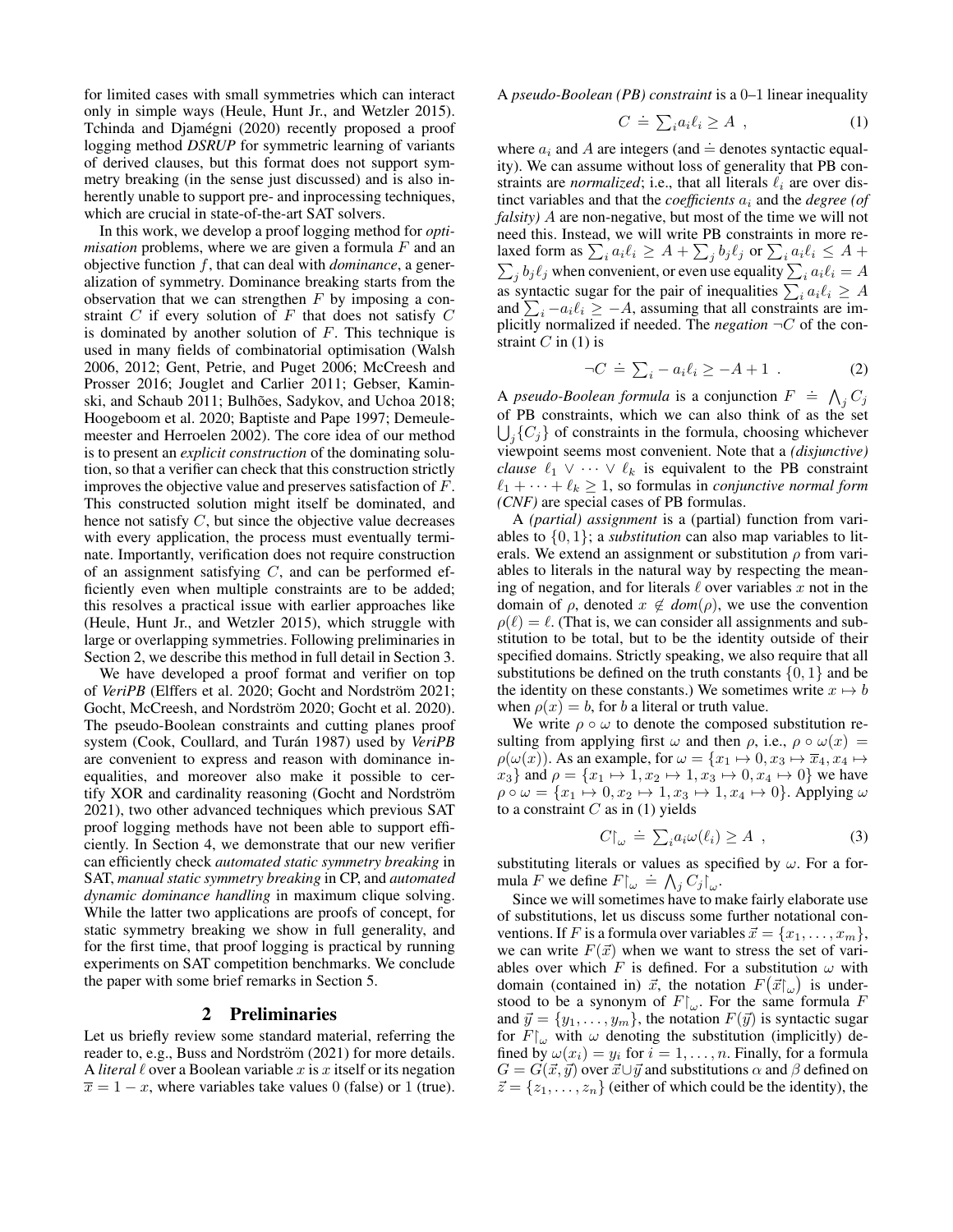notation  $G(\vec{z}|_{\alpha}, \vec{z}|_{\beta})$  should be understood as  $G|_{\omega}$  for  $\omega$  defined by  $\omega(x_i) = \alpha(z_i)$  and  $\omega(y_i) = \beta(z_i)$  for  $i = 1, \ldots, n$ .

 $\sum_{\rho(\ell_i)=1} a_i \geq A$ . A PB formula F is satisfied by  $\rho$  if all The (normalized) constraint C in (1) is *satisfied* by  $\rho$  if constraints in it are, in which case it is *satisfiable*. If there is no satisfying assignment, F is *unsatisfiable*. Two formulas are *equisatisfiable* if they are both satisfiable or both unsatisfiable. We also consider optimisation problems, where in addition to  $F$  we are given an integer linear objective funcdid to find the task is to find an assignment<br>tion  $f = \sum_i w_i \ell_i$  and the task is to find an assignment that satisfies  $F$  and minimizes  $f$ . (To deal with maximization problems we can just negate the objective function.)

*Cutting planes* (Cook, Coullard, and Turán 1987) is a method for iteratively deriving constraints C from a pseudo-Boolean formula F. We write  $F \vdash C$  for any constraint C derivable as follows. Any *axiom constraint*  $C \in F$  is trivially derivable, as is any *literal axiom*  $\ell \geq 0$ . If  $F \vdash C$ and  $F \vdash D$ , then any positive integer *linear combination* of these constraints is derivable. Finally, from a constraint in normalized form  $\sum_i a_i \ell_i \geq A$  we can use *division* by a positive integer d to derive  $\sum_i [a_i/d] \ell_i \geq [A/d]$ , dividing and rounding up the degree and coefficients. For a set of PB constraints  $F'$  we write  $F \vdash F'$  if  $F \vdash C$  for all  $C \in F'$ .

For PB formulas  $F$ ,  $F'$  and constraints  $C$ ,  $C'$ , we say that F *implies* or *models* C, denoted  $F \models C$ , if any assignment satisfying F also satisfies C, and write  $F \models \dot{F}'$  if  $\overline{F} \models C'$ for all  $C' \in F'$ . It is easy to see that if  $F \vdash F'$  then  $F \models F'$ , and so F and  $F \wedge F'$  are equisatisfiable. A constraint C is said to *literal-axiom-imply* another constraint  $C'$  if  $C'$  can be derived from C by addition of literal axioms  $\ell \geq 0$ .

A constraint C *unit propagates* the literal  $\ell$  under  $\rho$  if  $C\vert_{\rho}$  cannot be satisfied unless  $\ell \mapsto 1$ . During *unit propagation* on F under  $\rho$ ,  $\rho$  is extended iteratively by any propagated literals until an assignment  $\rho'$  is reached under which no constraint  $C \in F$  is propagating, or under which some constraint C would propagate a literal had it not already been assigned to the opposite value. The latter scenario is referred to as a *conflict*, since  $\rho'$  *violates* the constraint C in this case, and  $\rho'$  is called a *conflicting* assignment. Using the generalization of (Goldberg and Novikov 2003) in (Elffers et al. 2020), we say that F implies C by *reverse unit propagation (RUP)*, and that C is a *RUP constraint* with respect to F, if  $F \wedge \neg C$  unit propagates to conflict under the empty assignment. If  $C$  is a RUP constraint with respect to  $F$ , then it can be proven that there is also a derivation  $F \vdash C$ . More generally, it can be shown that  $F \vdash C$  if and only if  $F \wedge \neg C \vdash \bot$ , where  $\bot$  is a shorthand for the *trivially false constraint*  $0 \geq 1$ . Therefore, we will extend the notation and write  $F \vdash C$  also when C is derivable from F by RUP or by contradiction. It is worth noting here again that, as shown in (2), the negation of any PB constraint can also be expressed syntactically as a PB constraint—this fact will be convenient in what follows.

# 3 A Proof System for Dominance Breaking

We proceed to develop our formal proof system for verifying dominance breaking, which we have implemented on top of the version of *VeriPB* in (Gocht and Nordström 2021). We remark that for applications it is absolutely crucial not only that the proof system be sound, but that all proofs be efficiently machine-verifiable. There are significant challenges involved in making proof logging and verification efficient, but in this section we mostly ignore these aspects of our work and focus on the theoretical underpinnings.

Our foundation is the cutting planes proof system described in Section 2. However, in a proof in our system for  $(F, f)$ , where f is a linear objective function to be minimized under the pseudo-Boolean formula  $F$  (or where  $f \doteq 0$  for decision problems), we also allow strengthening  $F$  by adding constraints  $C$  that are not implied by the formula. Pragmatically, adding  $C$  should be in order as long as we keep some optimal solution, i.e., a satisfying assignment to  $F$  that minimizes  $f$ , which we will refer to as an f*-minimal solution* of F. We will formalize this idea by allowing the use of an additional pseudo-Boolean formula  $\mathcal{O}_{\prec}(\vec{u}, \vec{v})$  that, together with a sequence of variables  $\vec{z}$ , defines a relation  $\alpha \preceq \beta$  to hold between assignments  $\alpha$ and  $\beta$  if  $\mathcal{O}_{\preceq}(\vec{z}|_{\alpha}, \vec{z}|_{\beta})$  evaluates to true. We require (a cutting planes proof) that  $\mathcal{O}_{\leq}$  is such that this defines a preorder, i.e., a reflexive and transitive relation. Adding new constraints  $C$  will be valid as long as we guarantee to preserve some f-minimal solution that is also minimal with respect to  $\preceq$ . In other words,  $\preceq$  can be combined with f to define a preorder  $\preceq_f$  on assignments by

$$
\alpha \preceq_f \beta \quad \text{if} \quad \alpha \preceq \beta \text{ and } f|_{\alpha} \leq f|_{\beta} \quad , \tag{4}
$$

and we require that all derivation steps in the proof should preserve some solution that is minimal with respect to  $\preceq_f$ . The preorder defined by  $\mathcal{O}_{\prec}(\vec{u}, \vec{v})$  will only become important once we introduce our new *dominance-based strengthening rule* later in this section. For simplicity, up until that point the reader can assume that the pseudo-Boolean forpoint the reader can assume that the pseudo-Boolean formula is  $\mathscr{O}_T = \emptyset$  inducing the trivial preorder relating all assignments, though all proofs presented below work in full generality for the orders that will be introduced later.

A proof for  $(F, f)$  in our proof system consists of a sequence of *proof configurations* ( $\mathscr{C}, \mathscr{D}, \mathscr{O}_{\leq}, \vec{z}, v$ ), where

- C is a set of pseudo-Boolean *core constraints*;
- $\mathscr{D}$  is another set of pseudo-Boolean *derived constraints*;
- $\mathcal{O}_{\prec}$  is a PB formula encoding a preorder and  $\vec{z}$  a set of literals on which this preorder will be applied; and
- v is the best value found so far for  $f$ .

The initial configuration is  $(F, \emptyset, \mathcal{O}_T, \emptyset, \infty)$ . The distinction between  $\mathscr C$  and  $\mathscr D$  is only relevant when a nontrivial preorder is used; we will elaborate on this when discussing dominance. The intended semantics of f and v is that if  $v < \infty$ , then there exists a solution  $\alpha$  satisfying F such that  $f|_{\alpha} \leq v$ , and in this case the proof can make use of the constraint  $f \le v - 1$  in the search for better solutions. As long as the optimal solution has not been found, it should hold that f-minimal solutions of  $\mathscr{C} \cup \mathscr{D}$  have the same objective value as  $f$ -minimal solutions of  $F$ . The precise relation is formalized in the notion of *valid configurations* as defined next.

**Definition 1.** A configuration  $(\mathscr{C}, \mathscr{D}, \mathscr{O}_{\prec}, \vec{z}, v)$  is  $(F, f)$ valid *if the following conditions hold:*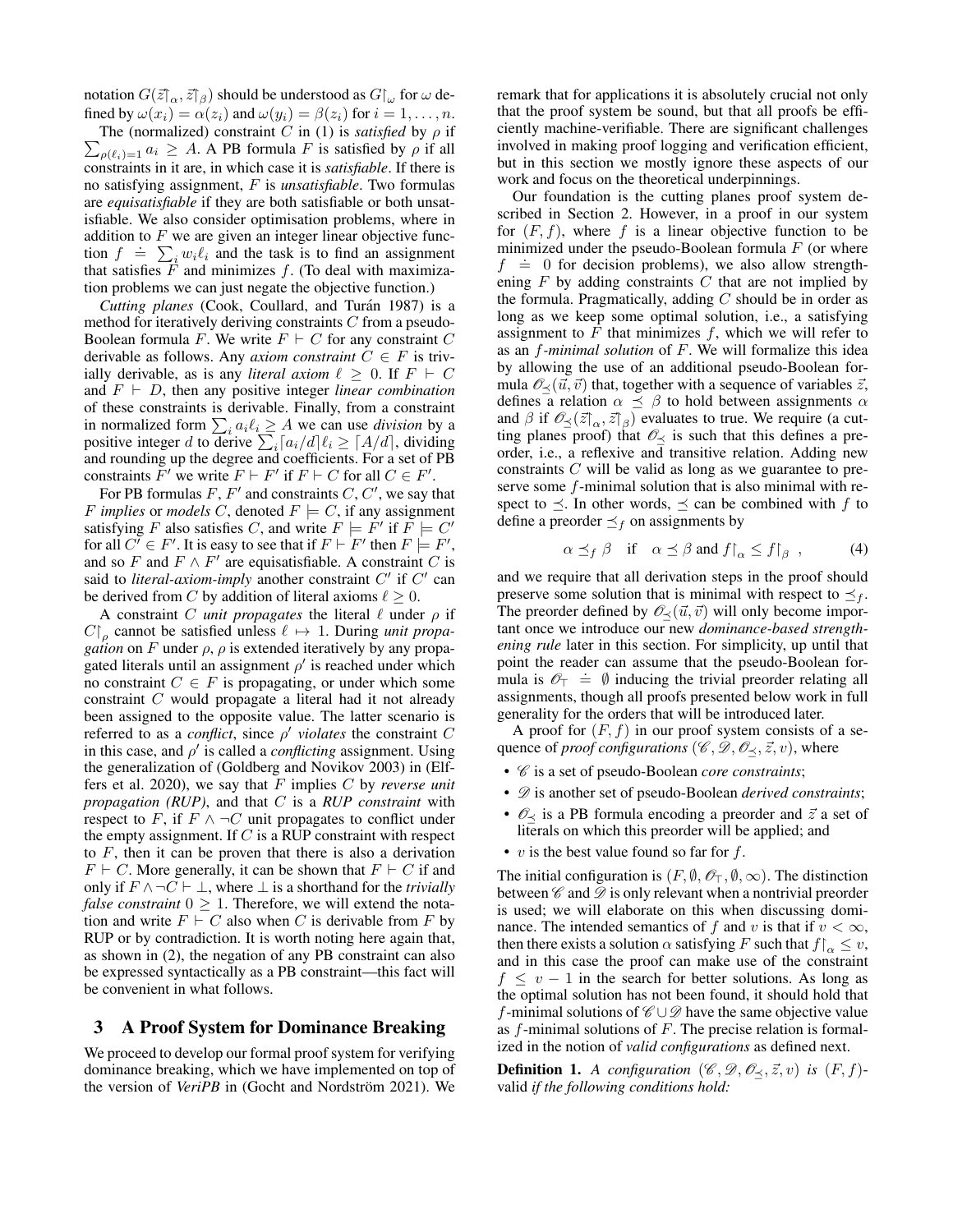- *1. If*  $v < \infty$ *, then there is a total assignment*  $\rho$  *satisfying*  $F$ *such that*  $f \big|_{\rho} \leq v$ *.*
- 2. For every  $v' < v$ , it holds that the sets  $F \cup \{f \leq v'\}$  and  $\mathscr{C} \cup \{f \leq v'\}$  are equisatisfiable.
- *3. For every total assignment* ρ *satisfying the constraints*  $\mathscr{C} \cup \{f \leq v-1\}$ *, there exists a total assignment*  $\rho' \preceq_f \rho$  satisfying  $\mathscr{C} \cup \mathscr{D} \cup \{f \le v-1\}.$

We will show that  $(F, f)$ -validity is an invariant of our proof system, i.e., that it is preserved by all derivation rules. Note that the two last items together imply that if the configuration ( $\mathcal{C}, \mathcal{D}, \mathcal{O}_\prec, \vec{z}, v$ ) is such that v is not yet the value of an optimal solution, then  $f$ -minimal solutions of  $F$  and of  $\mathscr{C} \cup \mathscr{D}$  have the same objective value, just as desired.

A proof in our proof system ends when the configuration  $(\mathscr{C}, \mathscr{D}, \mathscr{O}_{\preceq}, \vec{z}, v^*)$  is such that  $\mathscr{C} \cup \mathscr{D}$  contains contradiction ⊥ .= 0 <sup>≥</sup> <sup>1</sup>. In that case, either <sup>v</sup> <sup>∗</sup> = ∞ and F is unsatisfiable, or  $v^*$  is the optimal value (or  $v^* = 0$  for a satisfiable decision problem). We state this as a formal theorem (but due to space constraints, proofs of all statements in this section can be found in (Bogaerts et al. 2022)).

Theorem 2. *Let* F *be a pseudo-Boolean formula and* f *an objective function. If*  $(\hat{\mathscr{C}}, \mathscr{D}, \mathscr{O}_{\preceq}, \vec{z}, v^*)$  *is an*  $(F, f)$ -valid *configuration with*  $\{0 \geq 1\} \subseteq \overline{C} \cup \mathcal{D}$ , then

- *F* is unsatisfiable if and only if  $v^* = \infty$ ; and
- *if*  $F$  *is satisfiable, then there is an f-minimal solution*  $\alpha$ *of F* with objective value  $f|_{\alpha} = v^*$ .

We are now ready to give a formal description of the rules in our proof system.

#### Implicational Derivation Rule

If we can exhibit a derivation of the pseudo-Boolean constraint C from  $\mathscr{C} \cup \mathscr{D} \cup \{f \leq v-1\}$  in our (slightly extended) version of cutting planes as described in Section 2 (i.e., in formal notation, if  $\mathscr{C} \cup \mathscr{D} \cup \{f \leq v-1\} \vdash C$ ), then we can go from the configuration  $(\mathscr{C}, \mathscr{D}, \mathscr{O}_{\prec}, \vec{z}, v)$  to the configuration  $(\mathscr{C}, \mathscr{D} \cup \{C\}, \mathscr{O}_{\prec}, \vec{z}, v)$  by the *implicational derivation rule*. By the soundness of the cutting planes proof system, this means that  $\mathscr{C} \cup \mathscr{D} \cup \{f \leq v - 1\} \models C$ , and so  $(F, f)$ -validity is preserved, but, more importantly, the cutting planes derivation provides a simple and efficient way for an algorithm to *verify* that this implication holds. This is a key feature of all rules in our proof system—not only are they sound, but the soundness of every rule application can be efficiently verified by checking a simple, syntactic object.

When doing proof logging, the solver would need to specify by which sequence of cutting planes derivation rules C was obtained. For practical purposes, though, it greatly simplifies matters that in many cases the verifier can figure out the required proof details automatically, meaning that the proof logger can just state the desired constraint without any further information. One important example of this is when  $C$  is a reverse unit propagation (RUP) constraint with respect to  $\mathscr{C} \cup \mathscr{D} \cup \{f \leq v - 1\}$ . Another case is when C is literal-axiom-implied by some other constraint.

## Objective Bound Update Rule

The *objective bound update rule* allows improving the estimate of what value can be achieved for the objective function f. We can go from  $(\mathscr{C}, \mathscr{D}, \mathscr{O}_{\preceq}, \vec{z}, v)$  to  $(\mathscr{C}, \mathscr{D}, \mathscr{O}_{\preceq}, \vec{z}, v')$ if we know an assignment  $\alpha$  satisfying  $\mathscr C$  such that  $f|_{\alpha} =$  $v' < v$ . When actually doing proof logging, the solver would specify such an assignment  $\alpha$ , which would then be checked by the proof verifier (in our case *VeriPB*).

To argue that this rule preserves  $(F, f)$ -validity, we note that the last two items are trivially satisfied (they are weaker after applying the rule than before). The first item is satisfied since item 2 guarantees the existence of an  $\alpha'$  satisfying F with an objective value that is at least as good as  $v'$ . Note that we have no guarantee that  $\alpha'$  will be a solution to F. However, although we will not emphasize this point here, it follows from our formal treatment below that the proof system guarantees that such an f-minimal solution  $\alpha'$  to the original formula  $F$  can be efficiently reconstructed from the proof (where efficiency is measured in the size of the proof).

### Redundance-Based Strengthening Rule

The redundance-based strengthening rule allows deriving a constraint C from  $\mathscr{C} \cup \mathscr{D}$  even if C is not implied, provided that it can be shown that any assignment  $\alpha$  that satisfies  $\mathscr{C} \cup \mathscr{D}$  can be transformed into another assignment  $\alpha' \preceq_f \alpha$ that satisfies both  $\mathscr{C} \cup \mathscr{D}$  and C (in case  $\mathscr{O}_{\prec} = \mathscr{O}_{\top}$ , the condition  $\alpha' \preceq_f \alpha$  just means that  $f|_{\alpha'} \leq \overline{f}|_{\alpha}$ ). This rule is borrowed from (Gocht and Nordström 2021), which in turn relies heavily on (Heule, Kiesl, and Biere 2017; Buss and Thapen 2019). We extend this rule here from decision problems to optimization problems in the natural way.

Formally, we say that  $C$  can be derived from  $(\mathscr{C}, \mathscr{D}, \mathscr{O}_{\prec}, \vec{z}, v)$  by *redundance-based strengthening*, or just *redundance* for brevity, if there is a substitution  $\omega$  (which we will refer to as the *witness*) such that

$$
\mathscr{C} \cup \mathscr{D} \cup \{\neg C\} \vdash
$$
  

$$
(\mathscr{C} \cup \mathscr{D} \cup C)|_{\omega} \cup \{f|_{\omega} \leq f\} \cup \mathscr{O}_{\preceq}(\vec{z}|_{\omega}, \vec{z}) .
$$
 (5)

Intuitively, (5) says that if some assignment  $\alpha$  satisfies  $\mathscr{C} \cup \mathscr{D}$ but falsifies C, then  $\alpha' = \alpha \circ \omega$  still satisfies  $\mathscr{C} \cup \mathscr{D}$  and also satisfies C. In addition, the condition  $f|_{\omega} \leq f$  ensures that  $\alpha \circ \omega$  achieves an objective function value that is at least as good as that for  $\alpha$ . This together with the constraints  $\mathcal{O}_{\leq}(\vec{z}|_{\omega}, \vec{z})$  guarantees that  $\alpha' \preceq_f \alpha$ . For proof logging purposes, the witness  $\omega$  as well as any non-immediate cutting planes derivations of constraints on the right-hand side of (5) would have to be specified, but, e.g., all RUP constraints or literal-axiom-implied constraints can be left to the verifier to check.

Proposition 3. *If* C *is derivable from an* (F, f)*-valid configuration*  $(\mathscr{C}, \mathscr{D}, \mathscr{O}_{\leq}, \vec{z}, v)$  *by redundance-based strengthening, then*  $(\mathscr{C}, \mathscr{D} \cup \{C\}, \mathscr{O}_{\prec}, \vec{z}, v)$  *is*  $(F, f)$ *-valid as well.* 

## Deletion Rule

We also need to be able to delete previously derived constraints. From a configuration  $(\mathscr{C}, \mathscr{D}, \mathscr{O}_{\prec}, \vec{z}, v)$  we can transition to  $(\mathscr{C}', \mathscr{D}', \mathscr{O}_{\preceq}, \vec{z}, v)$  using the *deletion rule* if

1.  $\mathscr{D}' \subseteq \mathscr{D}$  and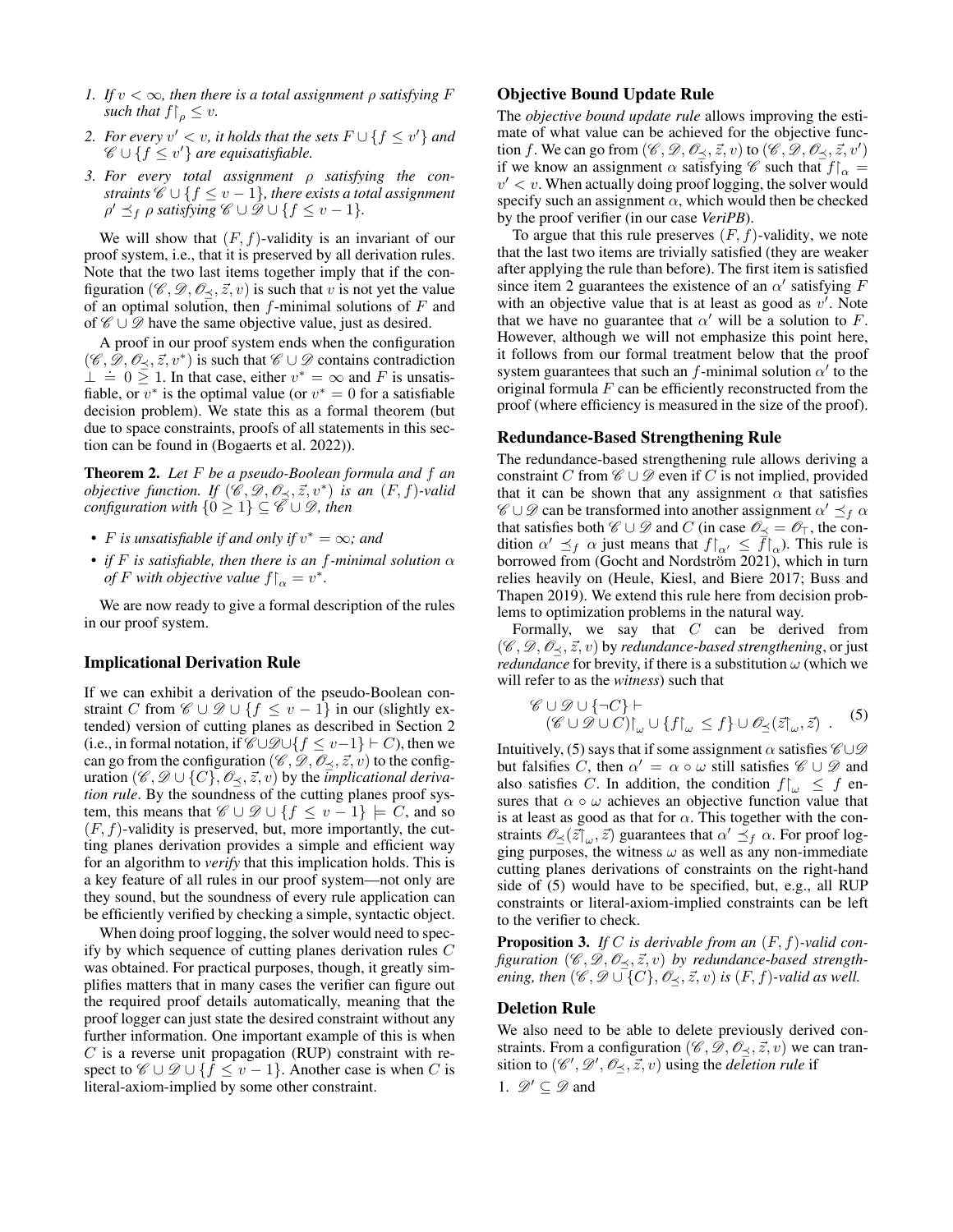2.  $\mathcal{C}' = \mathcal{C}$  or  $\mathcal{C}' = \mathcal{C} \setminus \{C\}$  for some constraint C derivable via the redundance rule from  $(\mathscr{C}', \emptyset, \mathscr{O}_{\preceq}, \vec{z}, v)$ .

This last condition above perhaps seems slightly odd, but it is there since deleting arbitrary constraints could violate  $(F, f)$ -validity in two different ways. Firstly, it would allow finding better-than-optimal solutions. Secondly, and perhaps surprisingly, in combination with the dominancebased strengthening rule, which we will discuss below, arbitrary deletion is unsound, as it can turn satisfiable instances into unsatisfiable ones. This is illustrated in Example 5 further below.

To see that deletion preserves  $(F, f)$ -validity, it is clear that item 1 remains satisfied by deletion, as does the direction of item 2 that claims satisfiability of  $\mathscr{C} \cup \{f \le v'\}$ . For the other direction of item 2 and for item 3, intuitively the redundance rule guarantees that solutions of the configuration after deletion can be mapped to solutions of the configuration before deletion that are at least as good.

An alternative to condition 2 would be to enforce the more restrictive demand  $\mathscr{C}' \vdash \mathscr{C}$ . However, this would prevent the use of some SAT preprocessing techniques such as bounded variable elimination (Eén and Biere 2005).

### Transfer Rule

Constraints can always be moved from the derived set  $\mathscr{D}$ to the core set  $\mathscr C$  using the *transfer rule*, which allows a transition from  $(\mathscr{C}, \mathscr{D}, \overline{\mathscr{O}}_{\preceq}, \vec{z}, v)$  to  $(\mathscr{C}', \mathscr{D}, \mathscr{O}_{\preceq}, \vec{z}, v)$  if  $\mathscr{C} \subseteq$  $\mathscr{C}' \subseteq \mathscr{C} \cup \mathscr{D}$ . This clearly preserves  $(F, f)$ -validity.

The transfer rule together with deletion allows replacing constraints in the original formula with stronger constraints. For example, assume that  $x + y \ge 1$  is in  $\mathscr C$  and that we derive  $x \geq 1$ . Then we can move  $x \geq 1$  from  $\mathscr D$  to  $\mathscr C$ and then delete  $x + y \ge 1$ . The required redundance check  ${x \geq 1, \neg(x + y \geq 1)}$  +  $\perp$  is immediate.

The rules discussed so far do not change  $\mathcal{O}_{\prec}$ , and so any derivation using these rules only will operate with the trivial preorder  $\mathcal{O}_\mathsf{T}$  imposing no conditions. The proof system defined in terms of these rules is a straightforward extension of *VeriPB* as developed in (Elffers et al. 2020; Gocht, McCreesh, and Nordström 2020; Gocht et al. 2020; Gocht and Nordström 2021) to an optimization setting. We next discuss the main contribution of this paper, namely the new dominance rule making use of the preorder  $\mathcal{O}_{\leq}$ .

#### Dominance-Based Strengthening Rule

Any preorder  $\preceq$  induces a strict order  $\prec$  defined by  $\alpha \prec \beta$ if  $\alpha \preceq \beta$  and  $\beta \preceq \alpha$ . The relation  $\prec_f$  obtained in this way from the preorder (4) coincides with what Chu and Stuckey (2015) call a *dominance relation* in the context of constraint optimisation. Our dominance rule allows deriving a constraint C from  $\mathscr{C} \cup \mathscr{D}$  even if C is not implied, similar to the redundance rule. However, for the dominance rule an assignment  $\alpha$  satisfying  $\mathscr{C} \cup \mathscr{D}$  but falsifying C need only to be mapped to an assignment  $\alpha'$  that satisfies  $\mathscr{C}$ , but not necessarily  $\mathscr{D}$  or  $C$ . On the other hand, the new assignment  $\alpha'$  should satisfy the strict inequality  $\alpha' \prec_f \alpha$  and not just  $\alpha' \preceq_f \alpha$  as in the redundance rule. To show that this new dominance rule preserves  $(F, f)$ -validity, we will prove that it is possible to construct an assignment that satisfies  $\mathscr{C} \cup \mathscr{D} \cup \{C\}$  by iteratively applying the witness of the dominance rule, in combination with  $(F, f)$ -validity of the configuration before application of the dominance rule. As our base case, if  $\alpha'$  satisfies  $\mathscr{C}\cup\mathscr{D}\cup\{C\}$ , we are done. Otherwise, since  $\alpha'$  satisfies  $\mathscr{C}$ , by  $(F, f)$ -validity we are guaranteed the existence of an assignment  $\alpha''$  satisfying  $\mathscr{C} \cup \mathscr{D}$ for which  $\alpha'' \prec_f \alpha' \prec_f \alpha$  holds. If  $\alpha''$  still does not satisfy C, we can repeat the argument. In this way, we get a strictly decreasing sequence (with respect to  $\prec_f$ ) of assignments. Since the set of possible assignments is finite, this sequence will eventually terminate.

Formally, we can derive  $C$  by dominance-based strengthening provided that there exists a substitution  $\omega$  such that

$$
\mathcal{C} \cup \mathcal{D} \cup \{\neg C\} \vdash \mathcal{C} \upharpoonright_{\omega} \cup \mathcal{O}_{\preceq}(\vec{z}, \vec{z}) \cup \neg \mathcal{O}_{\preceq}(\vec{z}, \vec{z} \upharpoonright_{\omega}) \cup \{f\upharpoonright_{\omega} \leq f\}, \quad (6)
$$

where  $\mathscr{O}_{\preceq}(\vec{z}|_{\omega}, \vec{z})$  and  $\neg \mathscr{O}_{\preceq}(\vec{z}, \vec{z}|_{\omega})$  together state that  $\alpha \circ \omega \prec \alpha$  for any assignment  $\alpha$ . A minor technical problem is that the pseudo-Boolean formula  $\mathscr{O}_{\leq}(\vec{z}, \vec{z})_{\omega}$  may contain multiple constraints, so that the negation of it is no longer a PB formula. To get around this, we split (6) into two separate conditions and shift  $\neg \mathcal{O}_{\preceq}(\vec{z}, \vec{z})_{\omega}$  to the premise of the implication, which eliminates the negation. Thus, the formal version of our *dominance-based strengthening rule*, or just *dominance rule* for brevity, says that we can go from  $(\mathscr{C}, \mathscr{D}, \mathscr{O}_{\prec}, \vec{z}, v)$  to  $(\mathscr{C}, \mathscr{D} \cup \{C\}, \mathscr{O}_{\prec}, \vec{z}, v)$  if there is a substitution  $\omega$  such that the conditions

$$
\mathscr{C} \cup \mathscr{D} \cup \{\neg C\} \vdash \mathscr{C}|_{\omega} \cup \mathscr{O}_{\preceq}(\vec{z}|_{\omega}, \vec{z}) \cup \{f|_{\omega} \leq f\} \tag{7a}
$$

$$
\mathscr{C} \cup \mathscr{D} \cup \{\neg C\} \cup \mathscr{O}_{\preceq}(\vec{z},\vec{z}\upharpoonright_{\omega}) \vdash \bot \tag{7b}
$$

are satisfied. Just as for the redundance rule, the witness  $\omega$ as well as any non-immediate derivations would have to be specified in the proof log.

Proposition 4. *If* C *is derivable from an* (F, f)*-valid configuration*  $(\mathscr{C}, \mathscr{D}, \mathscr{O}_\prec, \vec{z}, v)$  *by dominance-based strengthening, then*  $(\mathscr{C}, \mathscr{D} \cup \{C\}, \mathscr{O}_{\preceq}, \vec{z}, v)$  *is also*  $(F, f)$ *-valid.* 

When introducing the deletion rule, we already mentioned that deleting arbitrary constraints can be unsound in combination with dominance-based strengthening. We now illustrate this phenomenon.

**Example 5.** *Consider the formula*  $F = \{p \geq 1\}$  *with ob-***Example 5.** Consider the formula is<br>jective  $f \doteq 0$  and the configuration

$$
(\mathscr{C}_1 = \{p \ge 1\}, \mathscr{D}_1 = \{p \ge 1\}, \mathscr{O}_{\preceq}, \{p\}, \infty) , \quad (8)
$$

*where*  $\mathcal{O}_{\leq}(u, v)$  *is defined as*  $\{v + \overline{u} \geq 1\}$ *. This configuration is*  $(F, f)$ -valid and  $\mathscr{C} \cup \mathscr{D}$  *is satisfiable.* If we were allowed *to delete constraints arbitrarily from*  $\mathscr C$ *, we could derive a configuration with*  $\mathcal{C}_2 = \emptyset$  *and*  $\mathcal{D}_2 = \{p \geq 1\}$ *. However, configuration with*  $\omega_2 = \nu$  and  $\omega_2 = \nu \geq 1$ *f. However,*<br>now the dominance rule can derive  $C = \overline{p} \geq 1$ , using the *witness*  $\omega = \{p \mapsto 0\}$ *. To see that all conditions for applying dominance-based strengthening are indeed satisfied, we notice that conditions* (7a)*–*(7b) *simplify to*

$$
\emptyset \cup \{p \ge 1\} \cup \{p \ge 1\} \vdash \emptyset \cup \{p+1 \ge 1\} \cup \emptyset \tag{9a}
$$

$$
\emptyset \cup \{p \ge 1\} \cup \{p \ge 1\} \cup \{0 + \overline{p} \ge 1\} \vdash \bot
$$
 (9b)

*respectively. Both claims clearly hold, meaning that we arrive at a configuration that contains both*  $p \geq 1$  *and*  $\overline{p} \geq 1$ *.*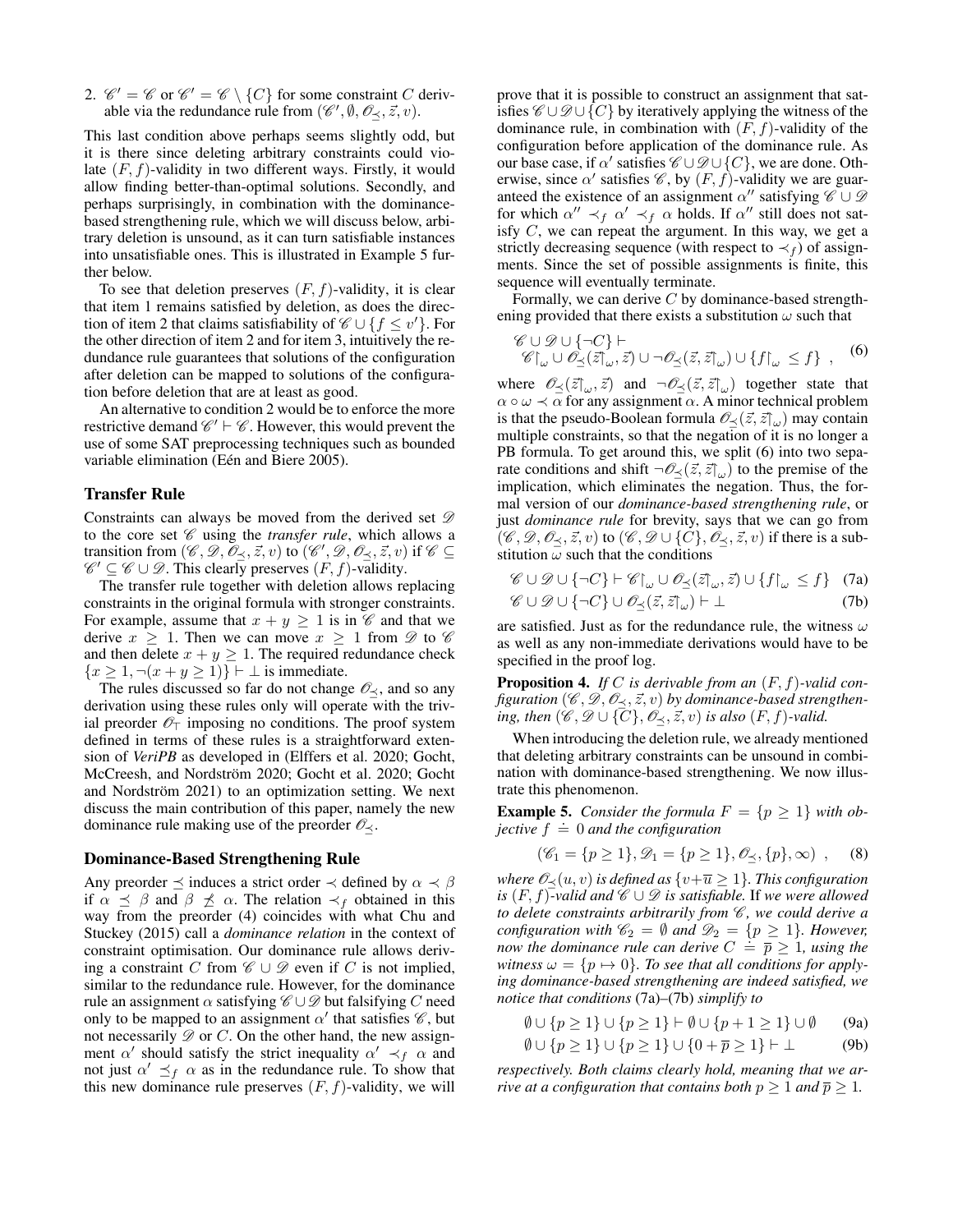## Preorder Encodings

As mentioned before,  $\mathcal{O}_{\prec}$  is shorthand for a pseudo-Boolean formula  $\mathcal{O}_{\prec}(\vec{u}, \vec{v})$  over two sets of formal placeholder variables  $\vec{u} = \{u_1, \ldots, u_n\}$  and  $\vec{v} = \{v_1, \ldots, v_n\}$  of equal size, which should also match the size of  $\vec{z}$  in the configuration. To use  $\mathcal{O}_{\prec}$  in a proof, it is required to show that this formula encodes a preorder. This is done by providing (in a proof preamble) cutting planes derivations establishing

$$
\emptyset \vdash \mathscr{O}_{\preceq}(\vec{u}, \vec{u}) \tag{10a}
$$

$$
\mathcal{O}_{\leq}(\vec{u}, \vec{v}) \cup \mathcal{O}_{\leq}(\vec{v}, \vec{w}) \vdash \mathcal{O}_{\leq}(\vec{u}, \vec{w}) \tag{10b}
$$

where (10a) formalizes reflexivity and (10b) transitivity (and where notation like  $\mathcal{O}_{\prec}(\vec{v}, \vec{w})$  is shorthand for applying to  $\mathscr{O}_{\leq}(\vec{u}, \vec{v})$  the substitution  $\omega$  that maps  $u_i$  to  $v_i$  and  $v_i$  to  $w_i$ , as discussed in Section 2). These two conditions guarantee that the relation  $\preceq$  defined by  $\alpha \preceq \beta$  if  $\mathscr{O}_{\preceq}(\vec{z}|_{\alpha}, \vec{z}|_{\beta})$  forms a preorder on the set of assignments.

By way of example, to encode the lexicographic order  $u_1u_2 \ldots u_n \preceq_{\text{lex}} v_1v_2 \ldots v_n$ , we can use a single constraint

$$
\mathscr{O}_{\leq_{1} \infty}(\vec{u}, \vec{v}) \doteq \sum_{i=1}^{n} 2^{n-i} \cdot (v_i - u_i) \geq 0 \tag{11}
$$

Reflexivity is vacuously true since  $\mathscr{O}_{\leq \text{lex}}(\vec{u}, \vec{u}) \doteq 0 \geq 0$ , and transitivity also follows easily since adding  $\mathscr{O}_{\prec_{\text{lex}}}(\vec{u}, \vec{v})$ and  $\mathscr{O}_{\leq_{\text{lex}}}(\vec{v}, \vec{w})$  yields  $\mathscr{O}_{\leq_{\text{lex}}}(\vec{u}, \vec{w})$ .

A potential concern with encodings such as (11) is that coefficients can become very large as the number of variables in the order grows. It is perfectly possible to address this by allowing order encodings using auxiliary variables in addition to  $\vec{u}$  and  $\vec{v}$ . We have chosen not to develop the theory for this in the current paper, however, since we feel that it makes the exposition unnecessarily complicated without adding anything of real significance to the scientific contribution.

### Order Change Rule

The final proof rule that we need is a rule for introducing a nontrivial order, and it turns out that it can also be convenient to be able to use different orders at different points in the proof. Switching orders is possible, but to maintain soundness it is important to first clear the set  $\mathscr{D}$  (after transferring the constraints we want to keep to  $\mathscr C$ ). The reason for this is simple: if we allow arbitrary order changes, then the third item of  $(F, f)$ -validity would no longer hold, but when  $\mathscr{D} = \emptyset$ , it is trivially true.

Formally, provided that  $\mathcal{O}_{\leq 2}$  has been established to be a preorder (via cutting planes proofs for (10a) and (10b)), and provided that  $\vec{z}_2$  is a list of variables of the size required by this order, it is allowed to go from the configuration  $(\mathscr{C}, \emptyset, \mathscr{O}_{\prec^1}, \vec{z}_1, v)$  to the configuration  $(\mathscr{C}, \emptyset, \mathscr{O}_{\prec^2}, \vec{z}_2, v)$ using the *order change* rule. As explained above, it is clear that this rule preserves  $(F, f)$ -validity.

This concludes the presentation of our proof system. Each rule has been shown to preserve  $(F, f)$ -validity, and the initial configuration is clearly  $(F, f)$ -valid. Therefore, by Theorem 2 our proof system is sound: whenever we can derive a configuration ( $\mathscr{C}, \mathscr{D}, \mathscr{O}_{\prec}, \vec{z}, v$ ) such that  $\mathscr{C} \cup \mathscr{D}$ contains  $0 \geq 1$ , it holds that v is the value of f in any f-minimal solution of  $F$  (or, for a decision problem, we have  $v < \infty$  precisely when F is satisfiable). As mentioned above, in this case the full sequence of configurations  $(\mathscr{C}, \mathscr{D}, \mathscr{O}_{\prec}, \vec{z}, v)$  together with annotations about the derivation steps—including, in particular, any witnesses  $\omega$ contains all information needed to efficiently reconstruct such an  $f$ -minimal solution of  $F$ . It is also straightforward to show that our proof system is complete: after using the bound update rule to log an optimal solution  $v^*$ , it follows from the implicational completeness of cutting planes that contradiction can be derived from  $F \cup \{f \leq v^* - 1\}.$ 

# 4 Applications

We now exhibit three applications that have not previously admitted efficient certification, and demonstrate that our new method can support simple, practical proof logging in each case. We first show that, by enhancing the *BreakID* tool for SAT solving (Devriendt et al. 2016) with *VeriPB* proof logging, we can cover the entire solving toolchain when symmetries are involved. We then revisit the Crystal Maze example from the introduction. Finally, we discuss how dominance-based strengthening can be used to support vertex domination reasoning in a maximum clique solver. All code for our implementations and experiments, as well as data and scripts for all plots, can be found at https://doi.org/10.5281/zenodo.6373986.

## Symmetry Breaking in SAT Solvers

Symmetry handling has a long and successful history in SAT solving, with a wide variety of techniques considered by, e.g., Aloul, Sakallah, and Markov (2006); Benhamou and Saïs (1994); Benhamou et al. (2010); Devriendt et al. (2012); Devriendt, Bogaerts, and Bruynooghe (2017); Metin, Baarir, and Kordon (2019); Sabharwal (2009). These techniques were used to great effect in, e.g., the 2013 and 2016 editions of the *SAT competition*, <sup>2</sup> where the *SAT+UNSAT hard combinatorial track* and the *no-limit* track, respectively, were won by solvers employing symmetry breaking. However, the victory in 2013 can partly be explained by a small parser bug. For reasons such as this, proof logging is now obligatory in the main track of the SAT competition. While it is hard to overemphasize the importance of this development, it unfortunately means that symmetry breaking can no longer be used, since there is no way of efficiently certifying the correctness of such reasoning in *DRAT*. We will now explain how pseudo-Boolean reasoning with the dominance rule can provide proof logging for the *static symmetry breaking* techniques of Devriendt et al. (2016).

Let  $\pi$  be a permutation of the set of literals in a given CNF formula  $F$  (i.e., , a bijection on the set of literals), extended to (sets of) clauses in the obvious way. We say that  $\pi$  is a *symmetry* of F if it commutes with negation, i.e.,  $\pi(\ell) = \pi(\ell)$ , and preserves satisfaction of F, i.e.,  $\alpha \circ \pi$  satisfies  $F$  if and only if  $\alpha$  does. A *syntactic symmetry* in addition satisfies that  $\pi(F) = F|_{\pi} = F$ . As is standard, we only consider syntactic symmetries.

The most common way of breaking symmetries is by adding *lex-leader constraints* (Crawford et al. 1996). We

<sup>&</sup>lt;sup>2</sup>www.satcompetition.org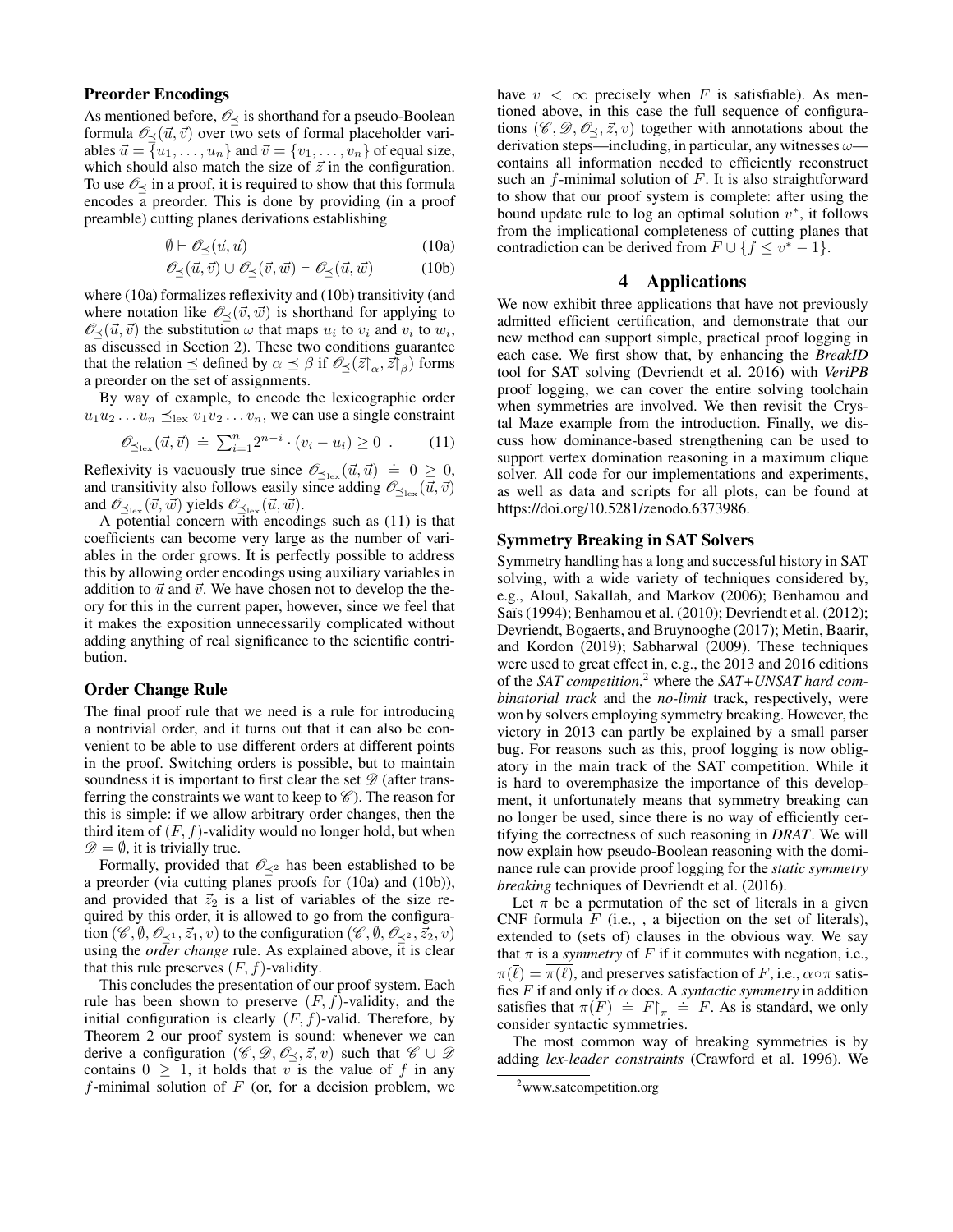here use  $\preceq_{\text{lex}}$  to denote the lexicographic order on assignments induced by the sequence of variables  $x_1, \ldots, x_m$ . Given a set  $G$  of symmetries of  $F$ , a lex-leader constraint is a formula  $\psi_{LL}$  such that  $\alpha$  satisfies  $\psi_{LL}$  if and only if  $\alpha \preceq_{\text{lex}} \alpha \circ \pi$  for each  $\pi \in G$ . Let  $\{x_{i_1}, \dots, x_{i_n}\}$  be the *support* of  $\pi$  (i.e., all variables x such that  $\pi(x) \neq x$ ), ordered so that  $i_j \leq i_k$  if and only if  $j \leq k$ . Then the constraints

$$
y_0 \ge 1\tag{12a}
$$
\n
$$
y_0 \ge 1\tag{12b}
$$

$$
\overline{y}_{j-1} + \overline{x}_{i_j} + \pi(x_{i_j}) \ge 1 \qquad 1 \le j \le n \qquad (12b)
$$

$$
\overline{y}_j + y_{j-1} \ge 1 \qquad \qquad 1 \le j < n \qquad (12c)
$$

$$
\overline{y}_j + \pi(x_{i_j}) + x_{i_j} \ge 1 \qquad \qquad 1 \le j < n \qquad (12d)
$$

$$
y_j + \overline{y}_{j-1} + \overline{x}_{i_j} \ge 1 \qquad \qquad 1 \le j < n \qquad (12e)
$$

$$
y_j + \overline{y}_{j-1} + \pi(x_{i_j}) \ge 1 \qquad 1 \le j < n \qquad (12f)
$$

form a lex-leader constraint for  $\pi$ , where each  $y_j$  is a fresh variable representing that  $\alpha$  and  $\alpha \circ \pi$  are equal up to  $x_{i_j}$ , and where (12b) does the actual breaking.

To derive this in our proof system, assume that we have a configuration  $(\mathscr{C}, \mathscr{D}, \mathscr{O}_{\prec}, \vec{x}, v)$  where assignments are compared lexicographically on  $\vec{x} = \{x_1, \ldots, x_m\}$  according to  $\mathcal{O}_{\prec}$  as in (11). Let  $\pi$  be a syntactic symmetry of  $\mathscr C$  (i.e., such that  $\mathscr{C}|_{\pi} \doteq \mathscr{C}$  with support contained in  $\vec{x}$ . In this case

$$
C_{LL} \doteq \sum_{i=1}^{m} 2^{m-i} \cdot (\pi(x_i) - x_i) \ge 0 \tag{13}
$$

expresses that  $\pi(\vec{x})$  is greater than or equal to  $\vec{x}$ . Noting that SAT problems lack an objective function, we can apply the dominance rule with  $\omega = \pi$  to derive  $C_{LL}$ . To see that (7a) holds, we note that  $\neg C_{LL}$  expresses that  $\vec{x}$  is strictly larger than  $\pi(\vec{x})$ , and hence this implies  $\mathscr{O}_{\preceq}(\vec{x}|_{\pi}, \vec{x})$ . Clearly, (7b) is true as well, since its premise contains both  $C_{LL}$  and its negation. Since the y-variables are fresh, we can also derive the constraints  $(12a)$  and  $(12c)–(12f)$  as explained by Gocht and Nordström (2021). It remains to show how to deduce the constraints (12b) from  $C_{LL}$ .

As before, assume that the support of  $\pi$  is  $\{x_{i_1}, \ldots, x_{i_n}\}$ with  $i_j \leq i_k$  if and only if  $j \leq k$ . Note first that for all  $x_i$  that are not in the support of  $\pi$ , the term  $\pi(x_i) - x_i$  disappears since  $\pi(x_i) = x_i$  and thus  $C_{LL}$  simplifies to

$$
\sum_{j=1}^{n} 2^{m-i_j} \cdot (\pi(x_{i_j}) - x_{i_j}) \ge 0 , \qquad (14)
$$

which can only hold if the term with the largest coefficient is non-negative. It follows that  $C_{LL}$  implies  $\pi(x_{i_1}) - x_{i_1} \ge 0$ by reverse unit propagation (RUP), and hence can be derived from our current configuration with the implicational rule, also yielding the weaker constraint (12b) with  $j = 1$ .

To deal with  $j > 1$ , we define

$$
C_{LL}(0) \doteq C_{LL} \tag{15a}
$$

$$
C_{LL}(k) \doteq C_{LL}(k-1) + 2^{m-i_k} \cdot (12d[j=k]) \quad (15b)
$$

where  $(12d | j = k)$  denotes substitution of j by k in (12d). Simplifying  $C_{LL}(\hat{k})$  yields

$$
\sum_{i=1}^{k} 2^{m-i} \overline{y_j} + \sum_{i=k+1}^{m} 2^{m-i} \cdot (\pi(x_i) - x_i) \ge 0 \quad , \quad (16)
$$

which, in combination with all constraints (12c), directly entails (12b) with  $j = k$ . To see this, note that if  $y_k$  is false,

then (12b) is trivially true for  $j = k + 1$ . On the other hand, if  $y_k$  is true, then so are all the preceding y-variables, and the dominant term in  $C_{LL}(k)$  becomes  $\pi(x_{i_k}) - x_{i_k}$ , which implies (12b) for  $j = k$  analogously to the case for  $j = 1$ .

It is important to note here that the order is set once and is the same for all symmetries  $\pi \in G$  to be broken. Since constraints are added only to  $\mathscr{D}$ , dominance rule applications for different symmetries will not interfere with each other. Furthermore, contrary to the symmetry logging approach of Heule, Hunt Jr., and Wetzler (2015), handling a symmetry once is enough to guarantee complete breaking. See (Bogaerts et al. 2022) for a worked-out *VeriPB* example of symmetry breaking together with explanations of how the proof logging syntax matches rules in our proof system.

To validate our approach, we implemented *VeriPB* proof logging for the symmetry breaking method in *BreakID*, and modified *Kissat*<sup>3</sup> to output *VeriPB*-proofs (since the redundance rule is a generalization of the RAT rule, this required only minor changes). We used a simpler version of the deletion rule that only guarantees to prove a lower bound on the objective value—if this lower bound is infinity, this certifies that decision problems are unsatisfiable (see the discussion of *weak* (F, f)*-validity* in (Bogaerts et al. 2022)).

Out of all the benchmark instances from all the SAT competitions since 2016, we selected all instances in which at least one symmetry was detected; there were 1089 such instances in total. We performed our experiments on machines with dual Intel Xeon E5-2697A v4 processors with 512GBytes RAM and solid-state drive (SSD), running Ubuntu 20.04. We ran twenty instances in parallel on each machine, limiting each instance to 16GBytes RAM, and with a timeout of 5,000s for solving and 100,000s for verification.

The left plot in Figure 2 displays the performance overhead for symmetry breaking, comparing for each instance the running time with and without proof logging. For most instances, the overhead is negligible (99% of instances are at most 32% slower). The other two plots in Figure 2 display the relationship between the time needed to generate a proof (both for SAT and UNSAT instances) and to verify the correctness of this proof. When only considering verification of the symmetry breaking (middle plot), 1058 instances out of 1089 could be verified, 2 timed out, and 29 terminated due to running out of memory. 75% of the instances could be verified within 3.2 times the solving time and 95% within a factor 20. The time needed for verification is thus considerably longer than solving time, but still practical in the majority of cases. After symmetry breaking, 721 instances could be solved with the SAT solver (right plot) and we could verify 671 instances, while for 33 instances verification timed out and for 17 instances the verifier ran out of memory. Notably, 84 instances could only be solved with symmetry breaking, out of which we could verify 81.

### Symmetries in Constraint Programming

In the general setting considered in constraint programming, we must deal with variables with larger (non-Boolean) do-

<sup>&</sup>lt;sup>3</sup>http://fmv.jku.at/kissat/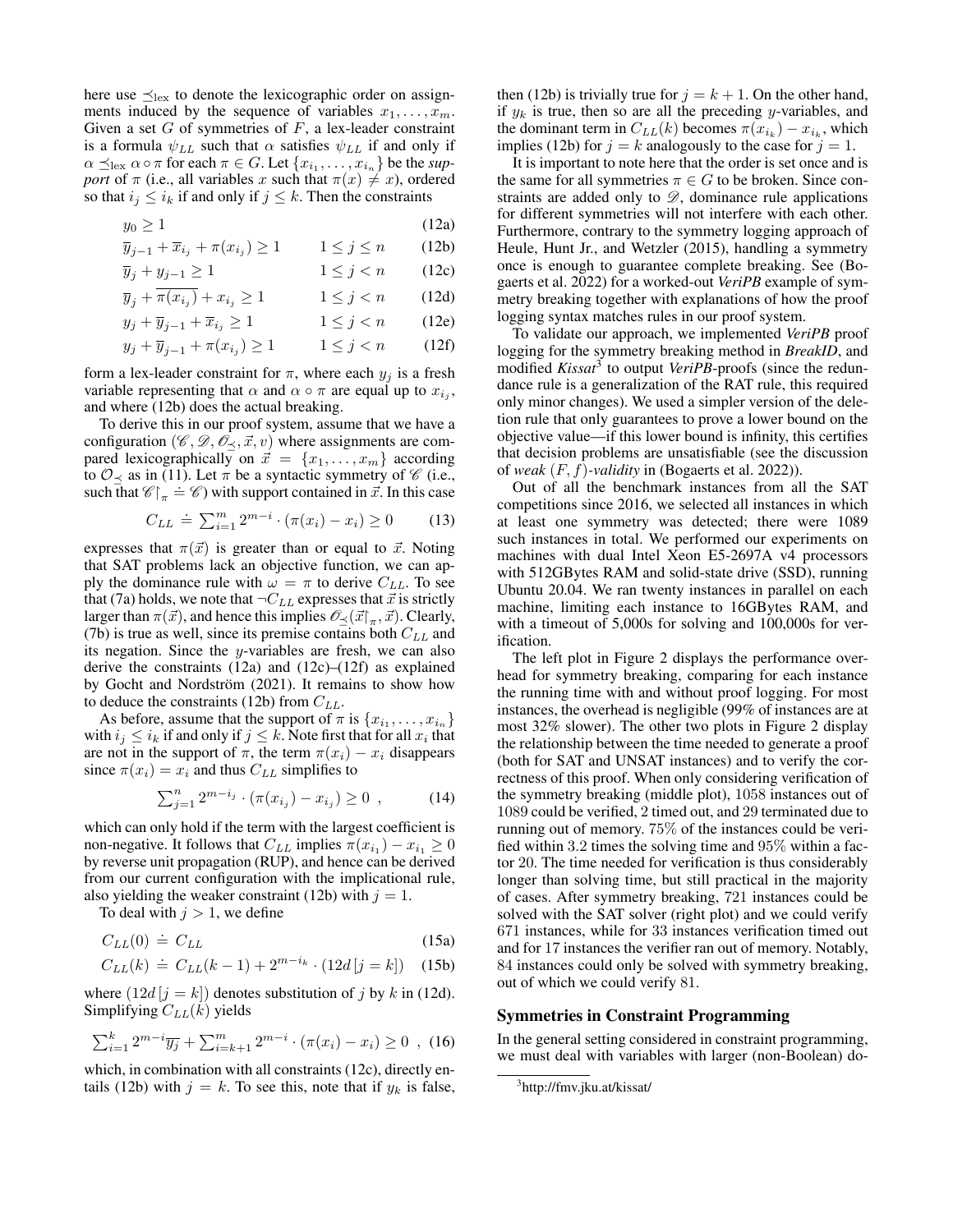

Figure 2: On the left, performance overhead due to proof logging symmetry breaking. In the center, performance of verifying symmetry breaking. On the right, performance of verifying symmetry breaking and SAT solving. Points behind the vertical dashed line indicate timeouts (left) and out of memory (right).

mains and with rich constraints supported by propagation algorithms. One might think that a proof system based upon Boolean variables and linear inequalities would not be suitable for this larger class of problem. However, Elffers et al. (2020) showed how to use *VeriPB* for constraint satisfaction problems by first encoding variables and constraints in pseudo-Boolean form, and then constructing cutting planes proofs to justify the behaviour of propagators such as *alldifferent*. Similarly, the work we present here can also be applied to constraint satisfaction and optimisation problems.

Recall the symmetry breaking constraints proposed for the Crystal Maze puzzle in the introduction. Given the difficulties in knowing which combinations of constraints are valid, it would be desirable if these constraints could be *introduced as part of a proof*, rather than taken as axioms. This would give a modeller immediate feedback as to whether the constraints have been chosen correctly. Our proof system is indeed powerful enough to express all three of the examples we presented, and we have implemented a small tool which can write out the appropriate proof fragments; this allows the entire Crystal Maze example to be verified with *VeriPB*. Interestingly, although symmetries can be broken in different ways in high-level CP models (including through lexicographic and value precedence constraints), when we encode the problem in pseudo-Boolean form these differences largely disappear, and after creating a suitable order we can re-use the SAT techniques just discussed. So, although a full proof-logging constraint solver does not yet exist, we can confidently claim that symmetries no longer block this goal.

## Lazy Global Domination in Maximum Clique

Gocht et al. (2020) showed how *VeriPB* can be used to implement proof logging for a wide range of maximum clique algorithms, observing that the cutting planes proof system is rich enough to justify a wide range of bound and inference functions used by various solvers (despite cutting planes not knowing what a graph or clique is). However, there is one clique-solving technique in the literature that is *not* amenable to cutting planes reasoning. In order to solve problem instances that arise from a distance-relaxed cliquefinding problem, McCreesh and Prosser (2016) enhanced

their maximum clique algorithm with a *lazy global domination* rule that works as follows. Suppose that the solver has constructed a candidate clique  $C$  and is considering to extend  $C$  by two vertices  $v$  and  $w$ , where the neighbourhood of v excluding w is a (non-strict) superset of the neighbourhood of  $w$  excluding  $v$ . Then if the solver first tries  $v$  and rejects it, there is no need to branch on  $w$  as well.

In principle, it should be possible to introduce additional constraints justifying this kind of reasoning in advance using redundance-based strengthening, without the need for the full dominance breaking framework in Section 3 (with some technicalities involving consistent orderings for tiebreaking). However, due to the prohibitive cost of computing the full vertex dominance relation in advance, McCreesh and Prosser instead implement a form of *lazy* dominance detection, which only triggers following a backtrack.

To provide proof logging for this, we must instead be able to introduce vertex dominance constraints precisely when they are used. It is hard to see how to achieve this with the redundance rule, but it is possible using dominance-based strengthening: we have implemented this in the proof logging maximum clique solver in (Gocht et al. 2020), as discussed in more detail in (Bogaerts et al. 2022).

## 5 Conclusion

In this paper, we show that the pseudo-Boolean proof logging method in *VeriPB* (Gocht and Nordström 2021) can be extended with a rule for dominance breaking so as to efficiently certify unlimited symmetry breaking in SAT solving, even when combined with XOR and cardinality reasoning. A natural next question is whether our method is strong enough to capture other techniques such as those used for MaxSAT; several such techniques, such as the *dominating unit-clause rule* (Niedermeier and Rossmanith 2000) and *group subsumed label elimination* (Leivo, Berg, and Järvisalo 2020), appear to be special cases of dominance, making this a promising direction. Our work also contributes towards extending proof logging techniques from SAT to other combinatorial solving paradigms such as constraint programming and dedicated graph solving algorithms.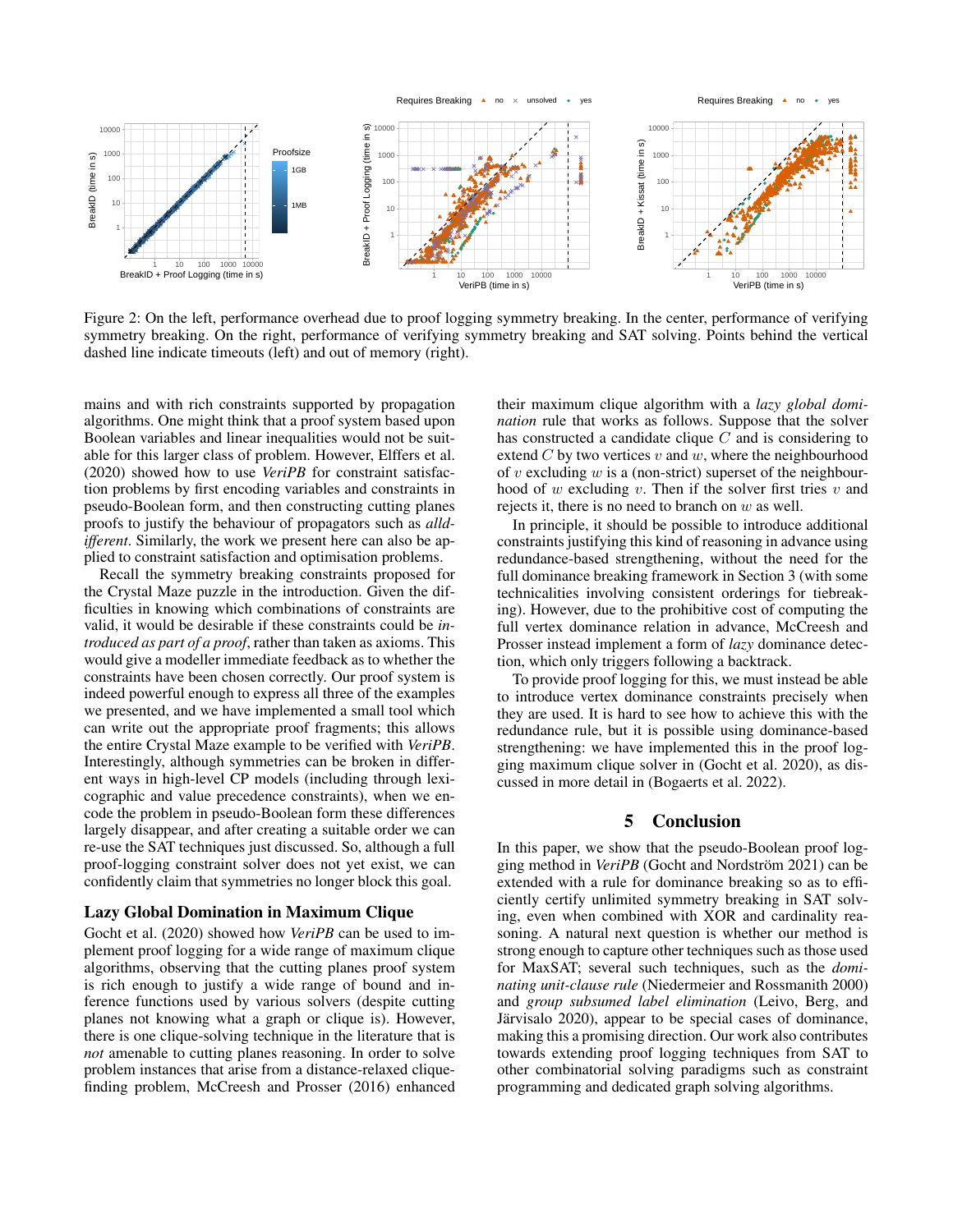# Acknowledgements

Bart Bogaerts was partially supported by Fonds Wetenschappelijk Onderzoek – Vlaanderen (project G070521N). Ciaran McCreesh was supported by a Royal Academy of Engineering Research Fellowship. Stephan Gocht and Jakob Nordström were supported by the Swedish Research Council grant 2016-00782, and Jakob Nordström also received funding from the Independent Research Fund Denmark grant 9040-00389B. Part of this work was carried out while taking part in the semester program *Satisfiability: Theory, Practice, and Beyond* in the spring of 2021 at the Simons Institute for the Theory of Computing at UC Berkeley.

## References

Achterberg, T.; and Wunderling, R. 2013. Mixed Integer Programming: Analyzing 12 Years of Progress. In Jünger, M.; and Reinelt, G., eds., *Facets of Combinatorial Optimization*, 449–481. Springer.

Akgün, Ö.; Gent, I. P.; Jefferson, C.; Miguel, I.; and Nightingale, P. 2018. Metamorphic Testing of Constraint Solvers. In *Proceedings of the 24th International Conference on Principles and Practice of Constraint Programming (CP '18)*, volume 11008 of *LNCS*, 727–736. Springer.

Alkassar, E.; Böhme, S.; Mehlhorn, K.; Rizkallah, C.; and Schweitzer, P. 2011. An Introduction to Certifying Algorithms. *it - Information Technology Methoden und innovative Anwendungen der Informatik und Informationstechnik*, 53(6): 287–293.

Aloul, F. A.; Sakallah, K. A.; and Markov, I. L. 2006. Efficient symmetry breaking for Boolean satisfiability. *IEEE Transactions on Computers*, 55(5): 549–558.

Baptiste, P.; and Pape, C. L. 1997. Constraint Propagation and Decomposition Techniques for Highly Disjunctive and Highly Cumulative Project Scheduling Problems. In *Proceedings of the 3rd International Conference on Principles and Practice of Constraint Programming (CP '97)*, volume 1330 of *LNCS*, 375–389. Springer.

Benhamou, B.; Nabhani, T.; Ostrowski, R.; and Saïdi, M. R. 2010. Enhancing Clause Learning by Symmetry in SAT Solvers. In *Proceedings of the 22nd IEEE International Conference on Tools with Artificial Intelligence (ICTAI '10)*, volume 1, 329–335.

Benhamou, B.; and Saïs, L. 1994. Tractability through Symmetries in Propositional Calculus. *Journal of Automated Reasoning*, 12(1): 89–102.

Biere, A. 2006. TraceCheck. http://fmv.jku.at/tracecheck/.

Biere, A.; Heule, M. J. H.; van Maaren, H.; and Walsh, T., eds. 2021. *Handbook of Satisfiability*, volume 336 of *Frontiers in Artificial Intelligence and Applications*. IOS Press, 2nd edition.

Bogaerts, B.; Gocht, S.; McCreesh, C.; and Nord-<br>ström, J. 2022. Certified Symmetry and Domström, J. 2022. Certified Symmetry and Dom-<br>
inance Breaking for Combinatorial Optimisation. Combinatorial Optimisation. https://arxiv.org/abs/2203.12275. Full-length version.

Brummayer, R.; Lonsing, F.; and Biere, A. 2010. Automated Testing and Debugging of SAT and QBF Solvers. In *Proceedings of the 13th International Conference on Theory and Applications of Satisfiability Testing (SAT '10)*, volume 6175 of *LNCS*, 44–57. Springer.

Bulhões, T.; Sadykov, R.; and Uchoa, E. 2018. A Branchand-price Algorithm for the Minimum Latency Problem. *Computers & Operations Research*, 93: 66–78.

Buss, S. R.; and Nordström, J. 2021. Proof Complexity and SAT Solving. In (Biere et al. 2021), chapter 7, 233–350.

Buss, S. R.; and Thapen, N. 2019. DRAT Proofs, Propagation Redundancy, and Extended Resolution. In *Proceedings of the 22nd International Conference on Theory and Applications of Satisfiability Testing (SAT '19)*, volume 11628 of *LNCS*, 71–89. Springer.

Chu, G.; and Stuckey, P. J. 2015. Dominance Breaking Constraints. *Constraints*, 20(2): 155–182. Preliminary version in *CP '12*.

Cook, W.; Coullard, C. R.; and Turán, G. 1987. On the Complexity of Cutting-Plane Proofs. *Discrete Applied Mathematics*, 18(1): 25–38.

Cook, W.; Koch, T.; Steffy, D. E.; and Wolter, K. 2013. A Hybrid Branch-and-Bound Approach for Exact Rational Mixed-Integer Programming. *Mathematical Programming Computation*, 5(3): 305–344.

Crawford, J. M.; Ginsberg, M. L.; Luks, E. M.; and Roy, A. 1996. Symmetry-Breaking Predicates for Search Problems. In *Proceedings of the 5th International Conference on Principles of Knowledge Representation and Reasoning (KR '96)*, 148–159.

Cruz-Filipe, L.; Heule, M. J. H.; Hunt, W. A.; Kaufmann, M.; and Schneider-Kamp, P. 2017. Efficient Certified RAT Verification. In *Proceedings of the 26th International Conference on Automated Deduction (CADE-26)*, volume 10395 of *LNCS*, 220–236. Springer.

Cruz-Filipe, L.; Marques-Silva, J.; and Schneider-Kamp, P. 2017. Efficient Certified Resolution Proof Checking. In *Proceedings of the 23rd International Conference on Tools and Algorithms for the Construction and Analysis of Systems (TACAS '17)*, volume 10205 of *LNCS*, 118–135. Springer.

Demeulemeester, E. L.; and Herroelen, W. S. 2002. *Project Scheduling: A Research Handbook*, volume 49 of *International Series in Operations Research & Management Science*. Kluwer Academic Publishers.

Devriendt, J.; Bogaerts, B.; and Bruynooghe, M. 2017. Symmetric Explanation Learning: Effective Dynamic Symmetry Handling for SAT. In *Proceedings of the 20th International Conference on Theory and Applications of Satisfiability Testing (SAT '17)*, volume 10491 of *LNCS*, 83–100. Springer.

Devriendt, J.; Bogaerts, B.; Bruynooghe, M.; and Denecker, M. 2016. Improved Static Symmetry Breaking for SAT. In *Proceedings of the 19th International Conference on Theory and Applications of Satisfiability Testing (SAT '16)*, volume 9710 of *LNCS*, 104–122. Springer.

Devriendt, J.; Bogaerts, B.; De Cat, B.; Denecker, M.; and Mears, C. 2012. Symmetry Propagation: Improved Dynamic Symmetry Breaking in SAT. In *Proceedings of the 24th*